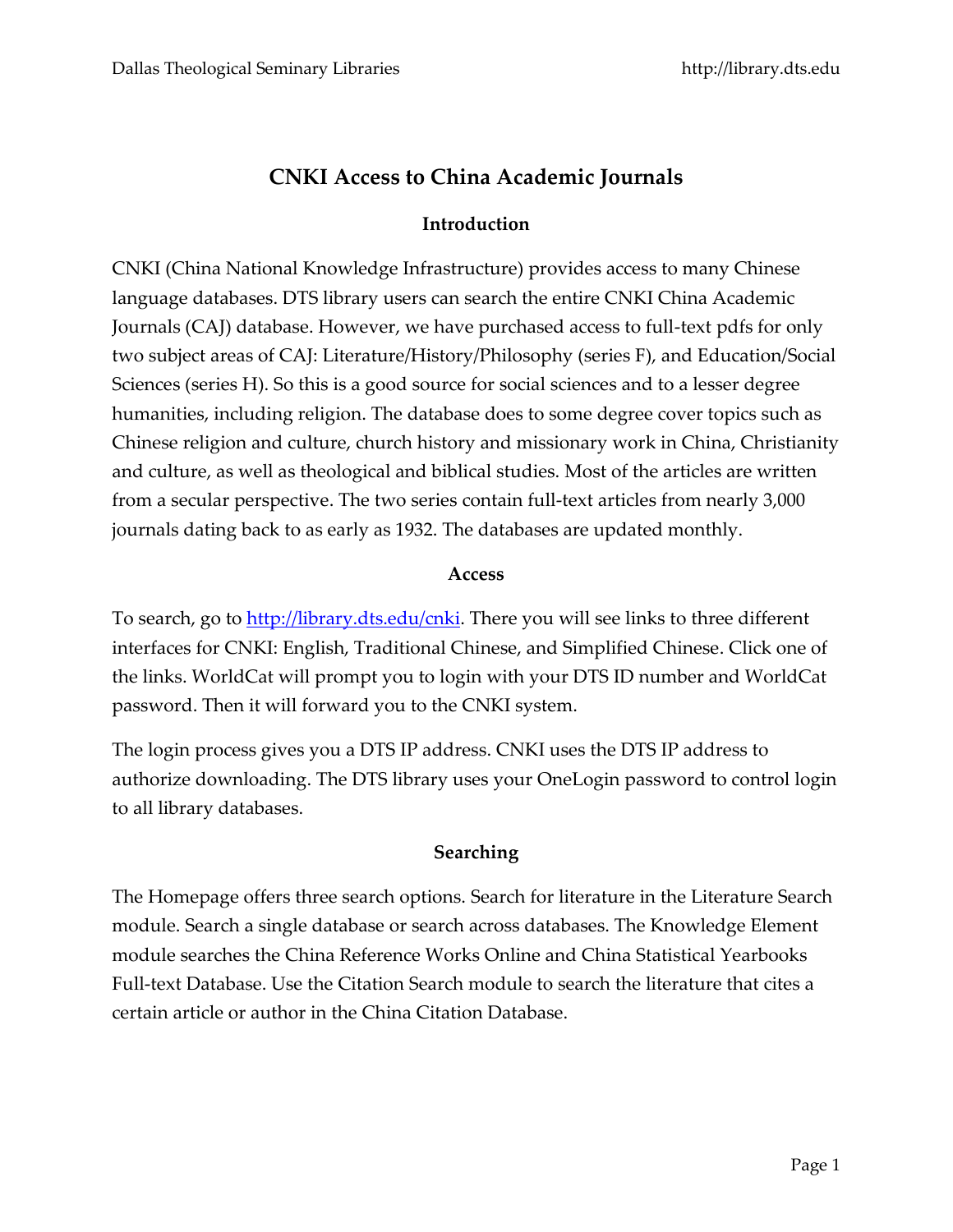The lower part of the homepage divides the resources into Subject Databases,Literature Databases, Data & Statistics, Software & Services, and English Resources. Click a link under a main heading for a description of a resource under it.

Click Advanced Search to the right of the search box to begin your search. Use search terms in either Chinese or English, but you will retrieve more records if you use Chinese. Using the English interface will bring up both English and Chinese results. Most of the content is in Chinese.

In Figure 1 (below) note two basic features of the CNKI search screen: a subject filter column on the left, and search option tabs horizontally across the top.

| <b>China Academic Journals Full-text Database</b> | <b>Journal Navigation</b><br><b>Search</b>                                                                                         |                   | China Academic Journals Full-text Database                            |                                     |               |
|---------------------------------------------------|------------------------------------------------------------------------------------------------------------------------------------|-------------------|-----------------------------------------------------------------------|-------------------------------------|---------------|
| <b>Subjects</b><br>Select<br>Select all<br>Clear  | <b>Professional</b><br>Basic Search<br>Quick Search<br><b>Search</b>                                                               | Scholar<br>Search | <b>Fund Search</b>                                                    | Sentence<br>Search                  | Source Search |
| subjects                                          |                                                                                                                                    |                   |                                                                       | <b>Retrieval Expression Grammar</b> |               |
| $+$ $-$<br>(A) Mathematics/ Physics/              |                                                                                                                                    |                   |                                                                       | <b>Search</b>                       |               |
| Mechanics/ Astronomy                              |                                                                                                                                    |                   |                                                                       |                                     |               |
| $+$ $-$<br>(B) Chemistry/ Metallurgy/             | Retrieval Fields:                                                                                                                  |                   |                                                                       |                                     |               |
| <b>Environment/ Mine Industry Q</b>               | SU=Subject, TI=Title, KY=Keyword, FT=Full Text, AU=Author, FI=First Author, AF=Author Affiliation, JN=Journal Name, RF= Reference, |                   | $Q(A)$ $Q(A)$ $Q(A)$ $Q(A)$ $Q(A)$ $Q(A)$ $Q(A)$ $Q(A)$ $Q(A)$ $Q(A)$ |                                     | $Q_1$ $Q_2$   |

Figure 1: Subject Limiter Column and Search Option Tabs

To get the most relevant results, select your subject areas from the left column. DTS has access to full-text articles for series F (literature, history, philosophy) and H (education and social sciences) so you may wish to select those two checkboxes.

Search options are accessed through tabs labeled "Quick Search," "Basic Search," "Professional Search," etc. In this introduction we describe the "Basic" and "Professional" options. See Figure 1 above.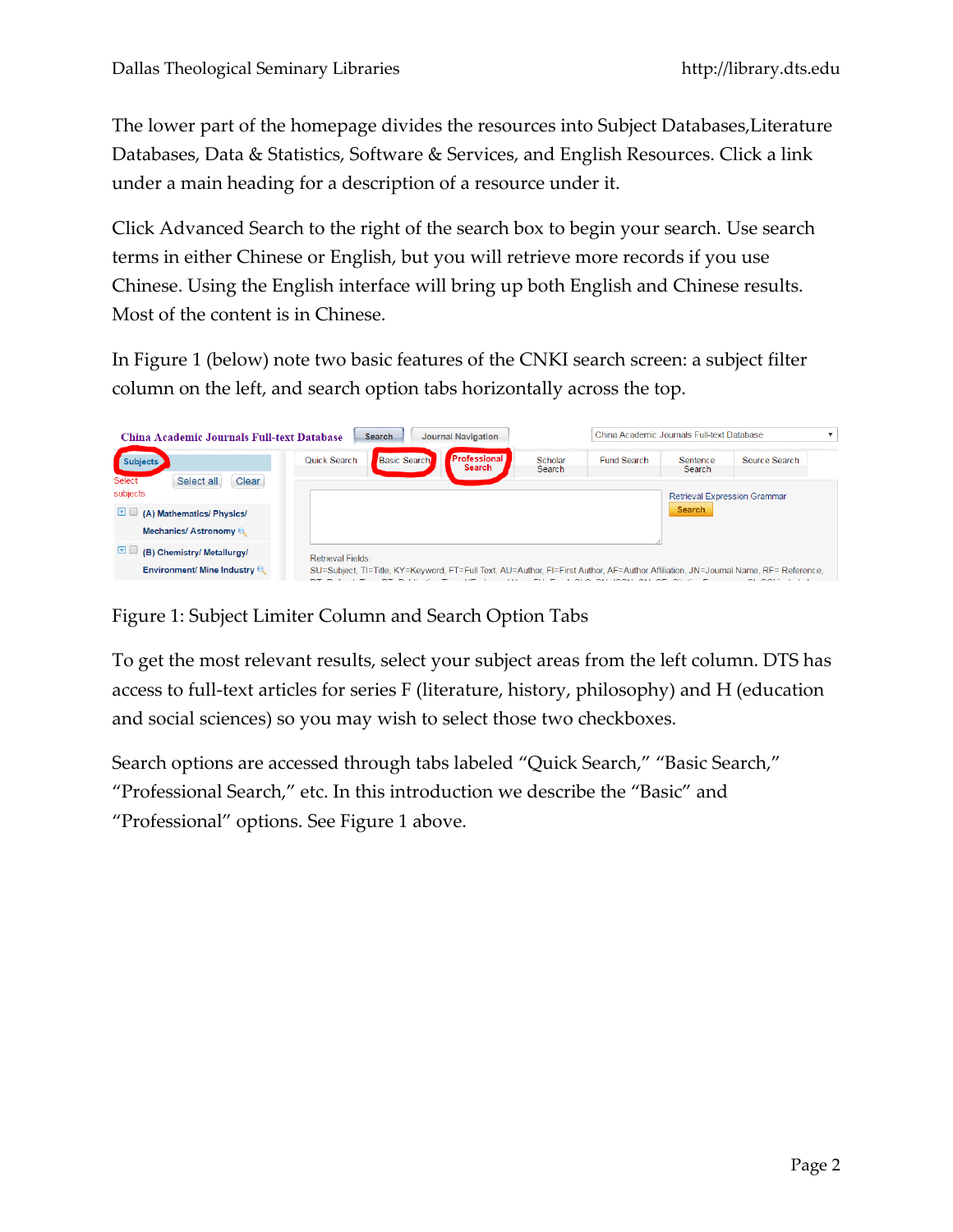### **Basic Search Tab**

| Quick Search                    | <b>Basic Search</b>                                               | Professional<br>Search | Scholar<br>Search                                                                                      | <b>Fund Search</b> | Sentence<br>Search                  | Source Search |                        |
|---------------------------------|-------------------------------------------------------------------|------------------------|--------------------------------------------------------------------------------------------------------|--------------------|-------------------------------------|---------------|------------------------|
|                                 | 1. Input The Content Search Range: [+]                            |                        |                                                                                                        |                    |                                     |               |                        |
|                                 | 2. Input The Content Features of Target Documents:                |                        |                                                                                                        |                    |                                     |               |                        |
| 日<br>曱                          | Subject<br>catholic<br>$\boldsymbol{\mathrm{v}}$                  |                        | Frequency ▼<br> 23  分 <br>And                                                                          | marriage           | Frequency $\blacktriangledown$      | DER EN        | Precise $\mathbf{v}$   |
|                                 |                                                                   |                        | Search in result                                                                                       | <b>Search</b>      | Cross-Language Search Conline First |               |                        |
|                                 |                                                                   |                        |                                                                                                        |                    |                                     |               |                        |
|                                 |                                                                   |                        | Group by: Subject Journal Title Fund Research Level Author Author Affiliation Keywords Cancel Grouping |                    |                                     |               |                        |
|                                 | Subscribed MUnsubscribed Mot logged in yet RFull-text unavailable |                        |                                                                                                        |                    |                                     |               |                        |
|                                 | Sort by: Publication Date Relevance Cites Downloads               |                        |                                                                                                        |                    |                                     |               | Records/Page: 10 20 50 |
| List view $\mathbf{v}$          |                                                                   |                        |                                                                                                        |                    |                                     |               |                        |
|                                 |                                                                   |                        |                                                                                                        |                    |                                     |               |                        |
| Total: 22 articles total 2 Page |                                                                   |                        |                                                                                                        | 12 Next            |                                     | Mark all      | Clear<br>Save          |
| No.                             | <b>Title</b>                                                      |                        | <b>Author</b>                                                                                          | Journal            | Year/Issue                          | <b>Cites</b>  | <b>Downloads</b>       |
|                                 | On the Development of the Catholic                                |                        |                                                                                                        |                    |                                     |               |                        |
|                                 | Views on Marriage after Vatican II-A                              |                        | 周兰兰                                                                                                    | 中南大学学报(社会          | 2011/01                             | 1             | 119                    |
|                                 | Study Focusing on the Doctrines of the                            |                        |                                                                                                        | 科学版)               |                                     |               |                        |
|                                 | Church                                                            |                        |                                                                                                        |                    |                                     |               |                        |
|                                 | On Marriage Customs Variation of Lu'an                            |                        |                                                                                                        | 广播电视大学学报           |                                     |               |                        |
| $\bullet$ $\Box$ 2              | Catholic Church Based on New Historical  张剑                       |                        |                                                                                                        | (哲学社会科学版)          | 2014/02                             |               | 33                     |
|                                 | Materials The Catholic New Regulations                            |                        |                                                                                                        |                    |                                     |               |                        |
|                                 | The Catholic Literati in Shanghai along the                       |                        |                                                                                                        |                    |                                     |               |                        |

Figure 2: Basic Search Tab

In the **Basic Search** tab you can select the logical operators (AND, OR, NOT) to combine search terms. In Figure 2 the "AND" operator combines "catholic" with "marriage." You can also refine the results by using the "Search in result" button.

The default search category is Subject. You can change it to Title, Keyword, etc. A subject search searches the article title, keywords, and abstract. Select the category "Full-text" to search all the words in the articles.

Search results appear on the lower part of the screen. They can be sorted and grouped by various criteria. Select relevant citations. Click save. A new window will open with options to print or to save the citations in formats for EndNote and RefWorks.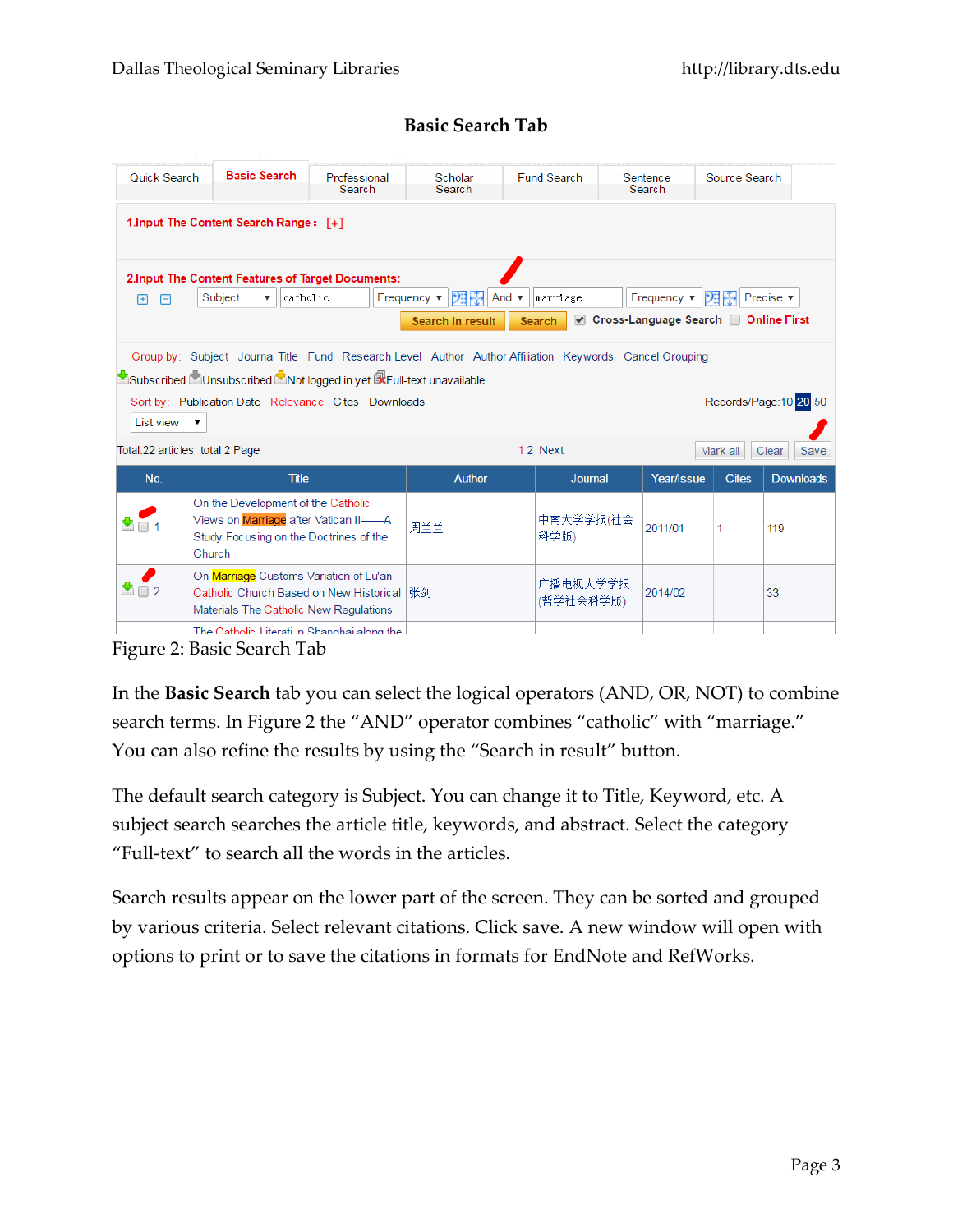## **Detailed Record Screen**

Search results are displayed at the bottom of the screen. See Figure 2. Brief records are displayed. To view a complete record, click on a title. Abstracts are in both Chinese and English when available. Scroll down to the Knowledge network to access cited documents, citing documents, and similar documents to see how the subject developed.

| On the Development of the Catholic Views on Marriage after Vatican II——A Study Focusing on the Doctrines of the Church                                                                                                                                                                                                                                                                                                                                                                                                                              |                        | 论梵二会议后天主教婚姻观的发展——以教会训导为中心的考察                             |                                         |  |                           |                                               |  |
|-----------------------------------------------------------------------------------------------------------------------------------------------------------------------------------------------------------------------------------------------------------------------------------------------------------------------------------------------------------------------------------------------------------------------------------------------------------------------------------------------------------------------------------------------------|------------------------|----------------------------------------------------------|-----------------------------------------|--|---------------------------|-----------------------------------------------|--|
| Recommended CAJ Download                                                                                                                                                                                                                                                                                                                                                                                                                                                                                                                            | <b>TA PDF Download</b> | Download accelerator is not supported, please cancel it. |                                         |  |                           |                                               |  |
| 【Author in Chinese】 周兰兰;                                                                                                                                                                                                                                                                                                                                                                                                                                                                                                                            |                        |                                                          |                                         |  |                           |                                               |  |
| [Author] ZHOU Lanlan(School of Philosophy, Renmin University of China, Beijing 100872, China)                                                                                                                                                                                                                                                                                                                                                                                                                                                       |                        |                                                          |                                         |  |                           |                                               |  |
| 【Institution】 中国人民大学哲学院:                                                                                                                                                                                                                                                                                                                                                                                                                                                                                                                            |                        |                                                          |                                         |  |                           |                                               |  |
| 【Abstract in Chinese】 梵二会议是天主教神学的分水岭,天主教会的婚姻观自梵二会议以来发生了巨大的变化。天主教的教会训导是天主教会官方思想的代表,因而探讨天主教婚姻观<br>在梵二会议之后的新发展则必须要关注教会训导中相关的阐述。比较和分析梵二会议前后天主教的官方文件,可以发现二者在对婚姻的性质、目的及婚姻中夫妻关系的表述上均有了看<br>似细微却意义重大的调整和改变,这正是天主教婚姻观发展的表现,而天主教婚姻观的这些发展既是社会历史发展的产物,又是教会伦理神学转向的一部分。                                                                                                                                                                                                                                                                                           |                        |                                                          |                                         |  |                           |                                               |  |
| KAbstract】 Vatican II was the watershed of the Catholic Theology. The Catholic views on marriage have made tremendous advances since Vatican II. The documents of Doctrines of t<br>he Church represented the official ideology of the Catholic Church. It was easy to find out some tiny but significant differences between those documents before and after the council whic<br>h reflect on the presentations of the essence of marriage, the aim of the marriage and the relationship between the couple. These were the developments of  More |                        |                                                          |                                         |  |                           |                                               |  |
| 【Keywords in Chinese】 天主教; 梵二会议; 天主教婚姻观; 教会训导; 盟约; 神学;<br>[Key words] Catholicism; Vatican II; Catholic views on marriage; Church Doctrines; Covenant; Theology;                                                                                                                                                                                                                                                                                                                                                                                    |                        |                                                          |                                         |  |                           |                                               |  |
| 【Source】 中南大学学报(社会科学版),Journal of Central South University(Social Science), Editorial E-mail ,2011(01)                                                                                                                                                                                                                                                                                                                                                                                                                                              |                        |                                                          |                                         |  |                           |                                               |  |
| <b>CLC</b> code 1 B977<br><b>Citation</b> 1                                                                                                                                                                                                                                                                                                                                                                                                                                                                                                         | <b>[Downloads] 119</b> |                                                          |                                         |  |                           |                                               |  |
|                                                                                                                                                                                                                                                                                                                                                                                                                                                                                                                                                     |                        | Snapshot search of full-text: Please input search term   |                                         |  | Search                    | <b>1</b> Download This Knowledge Network Node |  |
| Knowledge network:                                                                                                                                                                                                                                                                                                                                                                                                                                                                                                                                  |                        |                                                          |                                         |  |                           |                                               |  |
| <sup>26</sup> Citation network of current document<br>Sub Peferonces(0)<br>$\cdots$ $\sim$ $\cdots$                                                                                                                                                                                                                                                                                                                                                                                                                                                 | (1)                    | Doforoneo(0)                                             | Co-citing documents(0)<br>Modo document |  | $O$ iting doormonto $(0)$ | Only alfad degreements (0)                    |  |

Figure 3: Detail Display of "Node Document"

Clicking the keyword links in Figure 3 will bring up matches both in the CAJ database and in other databases. To link only to full text, limit your selection to CAJ Full-text Database articles.

## **Downloading**

Download an article by clicking the download link on the Detailed Record Node Document page. Full-text articles can be downloaded either in CAJ, HTML, or PDF format. Remember, to access full-text articles, enter CNKI from the DTS library website so you can login for authorization.